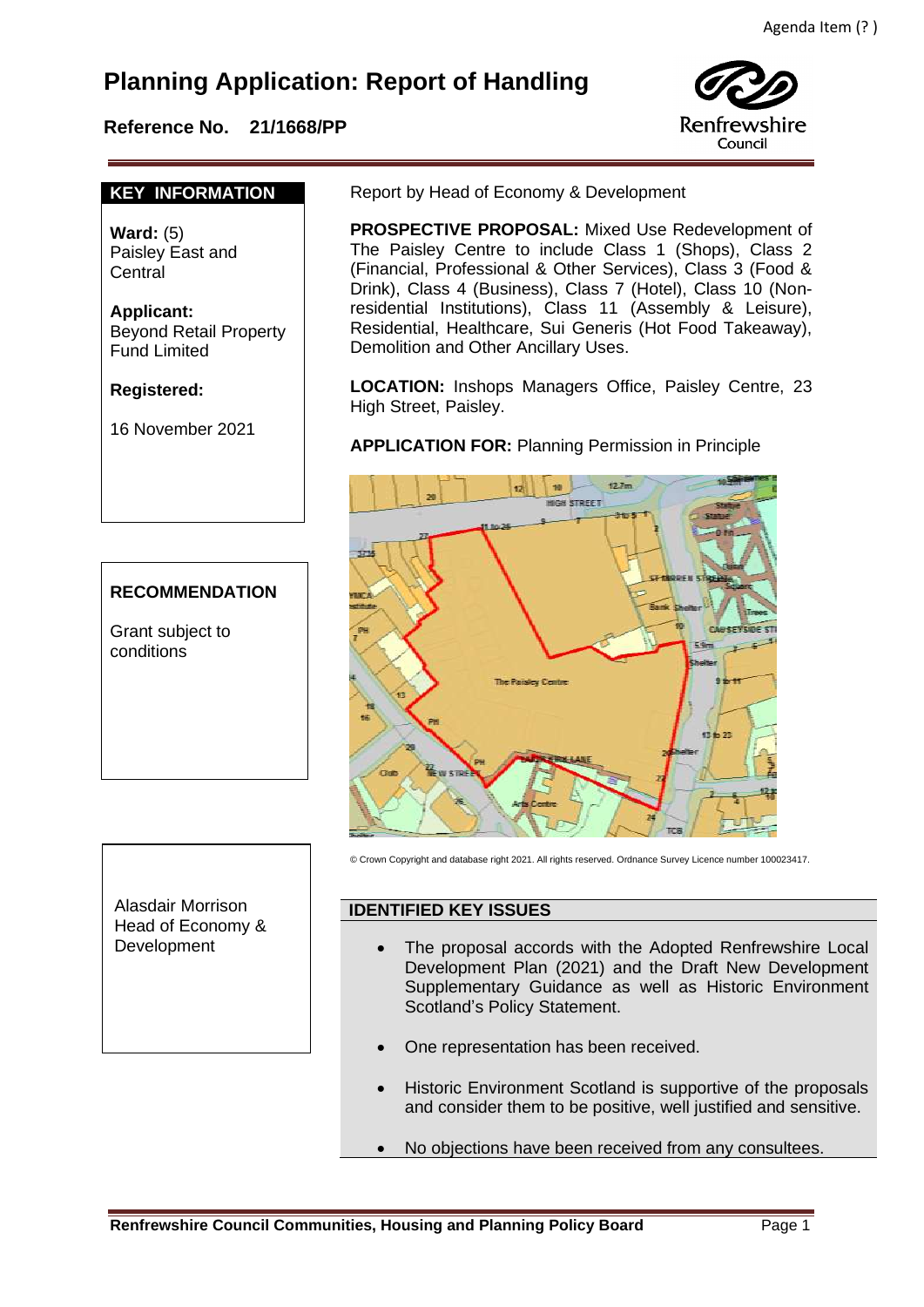#### RENFREWSHIRE COUNCIL REPORT OF HANDLING FOR APPLICATION 21/1668/PP

| <b>SITE ADDRESS</b>   | Inshops Managers Office, Paisley Centre, 23 High Street, Paisley.                                                                                                                                                                                                                                                                                                                                                                                                                                                                                                                             |
|-----------------------|-----------------------------------------------------------------------------------------------------------------------------------------------------------------------------------------------------------------------------------------------------------------------------------------------------------------------------------------------------------------------------------------------------------------------------------------------------------------------------------------------------------------------------------------------------------------------------------------------|
| <b>PROPOSAL</b>       | Mixed Use Redevelopment of The Paisley Centre to include Class 1<br>(Shops), Class 2 (Financial, Professional & Other Services), Class 3<br>(Food & Drink), Class 4 (Business), Class 7 (Hotel), Class 10 (Non-<br>residential Institutions), Class 11 (Assembly & Leisure), Residential,<br>Healthcare, Sui Generis (Hot Food Takeaway), Demolition and Other<br>Ancillary Uses (Planning Permission in Principle).                                                                                                                                                                          |
| <b>RECOMMENDATION</b> | Grant subject to conditions.                                                                                                                                                                                                                                                                                                                                                                                                                                                                                                                                                                  |
| <b>PROPOSALS</b>      | This application seeks planning permission in principle for a mixed<br>use redevelopment of the Paisley Centre. The proposal relates to a<br>mixed-use masterplan that seeks to redevelop the site and partially<br>repurpose existing assets where possible.                                                                                                                                                                                                                                                                                                                                 |
|                       | The redevelopment would bring forward a number of uses, including<br>Class 1 (Shops), Class 2 (Financial, Professional & Other Services),<br>Class 3 (Food & Drink), Class 4 (Business), Class 7 (Hotel), Class 10<br>(Non-residential Institutions), Class 11 (Assembly & Leisure),<br>Residential, Healthcare, Sui Generis (Hot Food Takeaway), and Other<br>Ancillary Uses.                                                                                                                                                                                                                |
|                       | A Design and Access Statement has been submitted with the<br>application which includes an indicative layout outlining the potential<br>development.                                                                                                                                                                                                                                                                                                                                                                                                                                          |
|                       | The proposed development site comprises the existing Paisley Centre<br>mall as well as the neighbouring retail unit on High Street, formerly<br>occupied by Marks and Spencer. The site has frontages onto High<br>Street, Causeyside Street and New Street, with two sections of B<br>listed façade, comprising 23 High Street (former cinema façade) and<br>the partly listed sandstone façade at 18-22 Causeyside Street. It is<br>proposed to retain these facades including the non-listed façade at<br>New Street. The site is located within Paisley Town Centre<br>Conservation Area. |
|                       | The site is abutted by a number of historic properties forming retail<br>units along both Causeyside Street and High Street.                                                                                                                                                                                                                                                                                                                                                                                                                                                                  |
|                       | The proposals include an element of demolition which includes the<br>removal of the former Marks and Spencer building at 15-19 High<br>Street and other parts of the existing Paisley Centre.                                                                                                                                                                                                                                                                                                                                                                                                 |
|                       | <b>Retained Structures: -</b>                                                                                                                                                                                                                                                                                                                                                                                                                                                                                                                                                                 |
|                       | The former Co-operative department store - 12-22 Causeyside<br><b>Street</b>                                                                                                                                                                                                                                                                                                                                                                                                                                                                                                                  |
|                       | A significant element of the existing centre would be retained<br>providing in excess of 90,000 sq.ft over three connected floors.                                                                                                                                                                                                                                                                                                                                                                                                                                                            |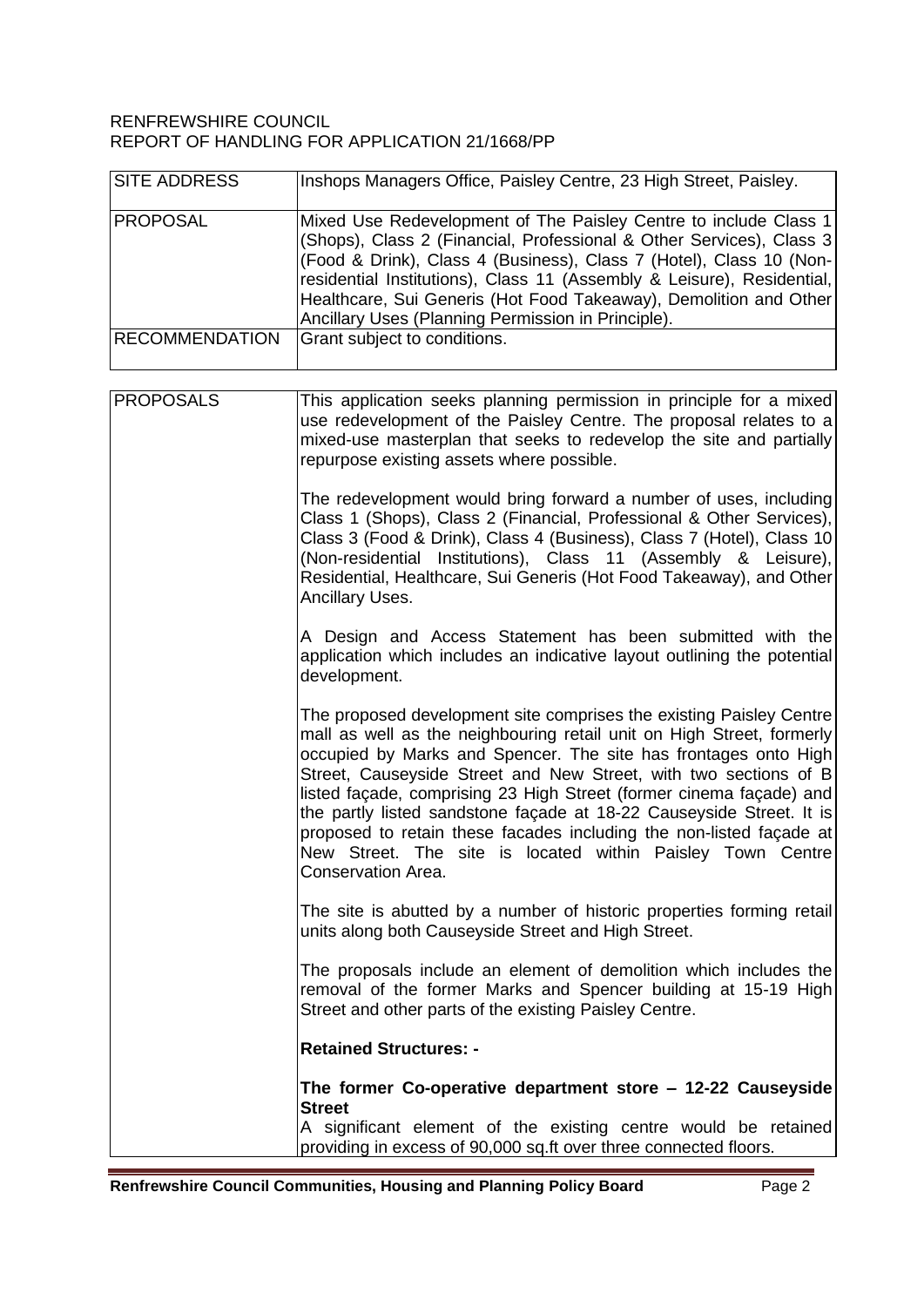The sandstone façade to Causeyside Street would be retained with the concrete frame structure behind it being kept to provide a conversion opportunity.

#### **New Street Building**

The proposals seek to reuse the existing facades on New Street (above the service yard entrance) together with four structural bays of the existing building which could provide an opportunity for the development of a new hotel.

#### **7-25 High Street Façade**

The B listed former cinema façade at 23 High Street, currently the entrance to the shopping centre, would be retained and repurposed to provide a new 'gateway' into the proposed development from High Street. The High Street quarter would be mainly residential however a variety of other uses are also included. Careful consideration would be given to the protection of the façade from the elements. The rear face would be clad in white reconstituted stone which would seal the existing supporting structure, safeguarding it from water ingress.

Following discussions with Historic Environment Scotland, it is now proposed to retain the sandstone façade to the right of the cinema façade (formerly upper floor of McDonalds restaurant) and incorporate it into the proposed redevelopment.

#### **Distribution of uses:**

#### **High Street**

Upper floors mainly residential with a mix of retail underneath.

#### **New Street**

Hotel, leisure, residential, ancillary storage, potential health and wellbeing and / or education facility.

# **Causeyside Street (former Co-op Department Store)**

Potential health and wellbeing, education facility.

## **Urban Realm:**

A new pedestrian wynd through the development from High Street to New Street would be a key element of the layout providing permeability throughout the site. A new wynd would be formed with access through the 'gateway' of the retained cinema façade into a residential courtyard with green edges.

There would be a working courtyard to the rear of the proposed hotel and a civic square to the rear of the Arts Centre, accessed via New Street and Laigh Kirk Lane.

The vehicular pend, that provides access to the existing Paisley Centre service yard would be changed into a shared surface area with pedestrian priority.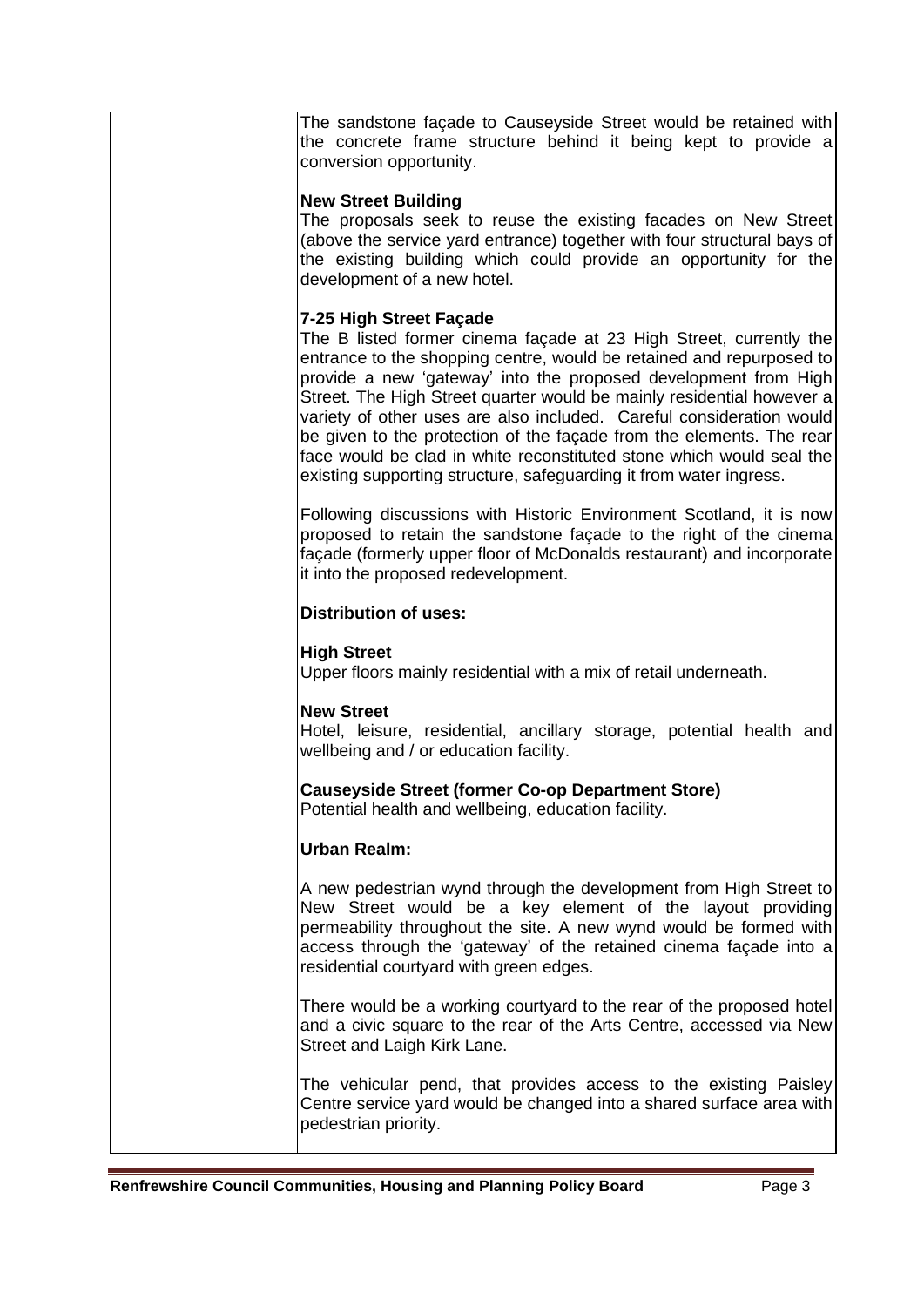|                        | All blocks would be configured to create visual and physical<br>permeability and connection through the site. From the retained High<br>Street 'Gateway' façade down towards the Arts Centre, the<br>permeability of the wider town centre would be positively improved.                                                                                 |
|------------------------|----------------------------------------------------------------------------------------------------------------------------------------------------------------------------------------------------------------------------------------------------------------------------------------------------------------------------------------------------------|
| <b>SITE HISTORY</b>    | Applications for listed building consent (21/1669/LB) and conservation<br>area consent (21/1670/CA) in association with the current planning<br>application have also been submitted and these have been put<br>forward in separate reports to today's Board for consideration.                                                                          |
| <b>CONSULTATIONS</b>   | Environment and Infrastructure Services (Roads) - No objections<br>subject to conditions.                                                                                                                                                                                                                                                                |
|                        | <b>Communities and Housing Services (Environmental Protection</b><br><b>Team)</b> – No objections subject to conditions.                                                                                                                                                                                                                                 |
|                        | The Coal Authority - No objections subject to conditions.                                                                                                                                                                                                                                                                                                |
|                        | <b>SEPA - No objections.</b>                                                                                                                                                                                                                                                                                                                             |
|                        | Glasgow Airport Safeguarding - No objections subject<br>to<br>conditions.                                                                                                                                                                                                                                                                                |
|                        | <b>NATS - No objections.</b>                                                                                                                                                                                                                                                                                                                             |
|                        | Scottish Water- No objections.                                                                                                                                                                                                                                                                                                                           |
|                        |                                                                                                                                                                                                                                                                                                                                                          |
|                        | Historic Environment Scotland - No objections.                                                                                                                                                                                                                                                                                                           |
| <b>REPRESENTATIONS</b> | One representation has been received where concerns were raised<br>regarding the phasing of the development.                                                                                                                                                                                                                                             |
|                        | DEVELOPMENT PLAN Adopted Renfrewshire Local Development Plan (2021)                                                                                                                                                                                                                                                                                      |
| <b>POLICIES</b>        | Policy C1 - Renfrewshire's Network of Centres<br>Policy ENV3 - Built and Cultural Heritage                                                                                                                                                                                                                                                               |
|                        | Policy P3 - Housing Mix and Affordable Housing<br>Policy P6 - Open Space                                                                                                                                                                                                                                                                                 |
|                        | Policy I1 - Connecting Places<br>Policy I3 - Flooding and Drainage                                                                                                                                                                                                                                                                                       |
|                        | Policy I5 - Waste Management<br>Policy I7 - Zero & Low Carbon Buildings                                                                                                                                                                                                                                                                                  |
|                        | <b>Draft New Development Supplementary Guidance (2019)</b>                                                                                                                                                                                                                                                                                               |
|                        | Delivering the Centres Strategy: Strategic Centres<br>Delivering the Places Strategy: Creating Places; Residential Use of                                                                                                                                                                                                                                |
|                        | Centres<br>Delivering the Environment Strategy: Built and Cultural Heritage<br>Delivering the Infrastructure Strategy: Connecting Places; Provision<br>for Waste Recycling in New Developments; Flooding and Drainage;<br>Zero and Low Carbon Buildings; and Developer Contributions<br>Delivering the Environment Strategy: Noise and Contaminated Land |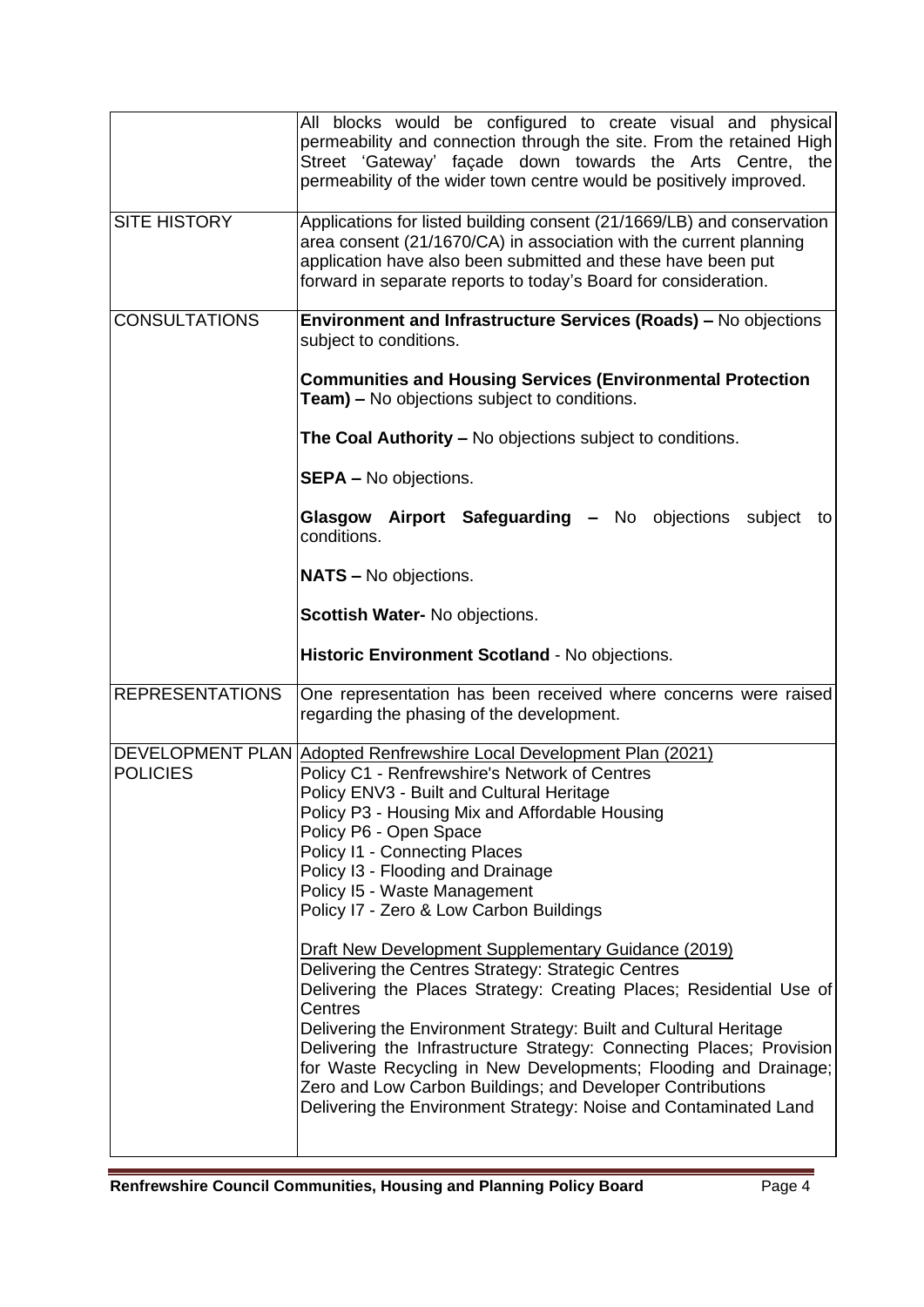|                                      | <b>Material Considerations</b><br>Historic Environment Scotland's Historic Environment Policy for<br>Scotland (HEPS) 2019 and associated "Managing Change in the<br>Historic Environment" guidance notes.                                                                                                                                                              |
|--------------------------------------|------------------------------------------------------------------------------------------------------------------------------------------------------------------------------------------------------------------------------------------------------------------------------------------------------------------------------------------------------------------------|
| <b>PLANNING</b><br><b>ASSESSMENT</b> | The application site is identified in the Adopted Renfrewshire Local<br>Development Plan (2021) as part of Renfrewshire's network of<br>centres.                                                                                                                                                                                                                       |
|                                      | Policy C1 - Renfrewshire's Network of Centres states that each of<br>the centres in Renfrewshire form part of a diverse, interconnected<br>network of places to live, shop, work, enjoy entertainment, leisure and<br>cultural activities.                                                                                                                             |
|                                      | The Policy also states that the Council welcomes development that<br>will strengthen the network and enhance its centres, ensuring they are<br>places which are vibrant, inclusive, accessible and complementary, as<br>well as compatible with surrounding land uses.                                                                                                 |
|                                      | The Draft New Development Supplementary Guidance also states<br>that the proposed uses should not undermine the principal function of<br>the centre and be complementary to existing uses and activities and<br>that the scale, design and layout should also contribute towards and<br>compliment the surrounding area.                                               |
|                                      | It is considered that the mixed-use development would complement<br>and enhance the amenity of the area by bringing forward a mix of<br>uses that would regenerate and strengthen the overall role of the<br><b>Town Centre</b>                                                                                                                                        |
|                                      | The Local Development Plan Policy context for Centres is for the<br>delivery of high quality development that will enhance the economic,<br>social, environmental, heritage and cultural life of the centre. In<br>particular, increasing the footfall of centres by such an activity is<br>supported and encouraged.                                                  |
|                                      | It is considered that by redeveloping the Paisley Centre, the mixed<br>use would provide a range of uses which would support the vitality<br>and viability of the Town Centre. It is also considered that together<br>with the commercial aspect of the development, by developing<br>residential units, it would also bring a new population into the Town<br>Centre. |
|                                      | It is considered that the proposal would be a positive addition, creating<br>a high quality place which would protect the built and cultural heritage<br>of the Centre. The proposal is considered to enhance Paisley as a<br>sustainable visitor destination.                                                                                                         |
|                                      |                                                                                                                                                                                                                                                                                                                                                                        |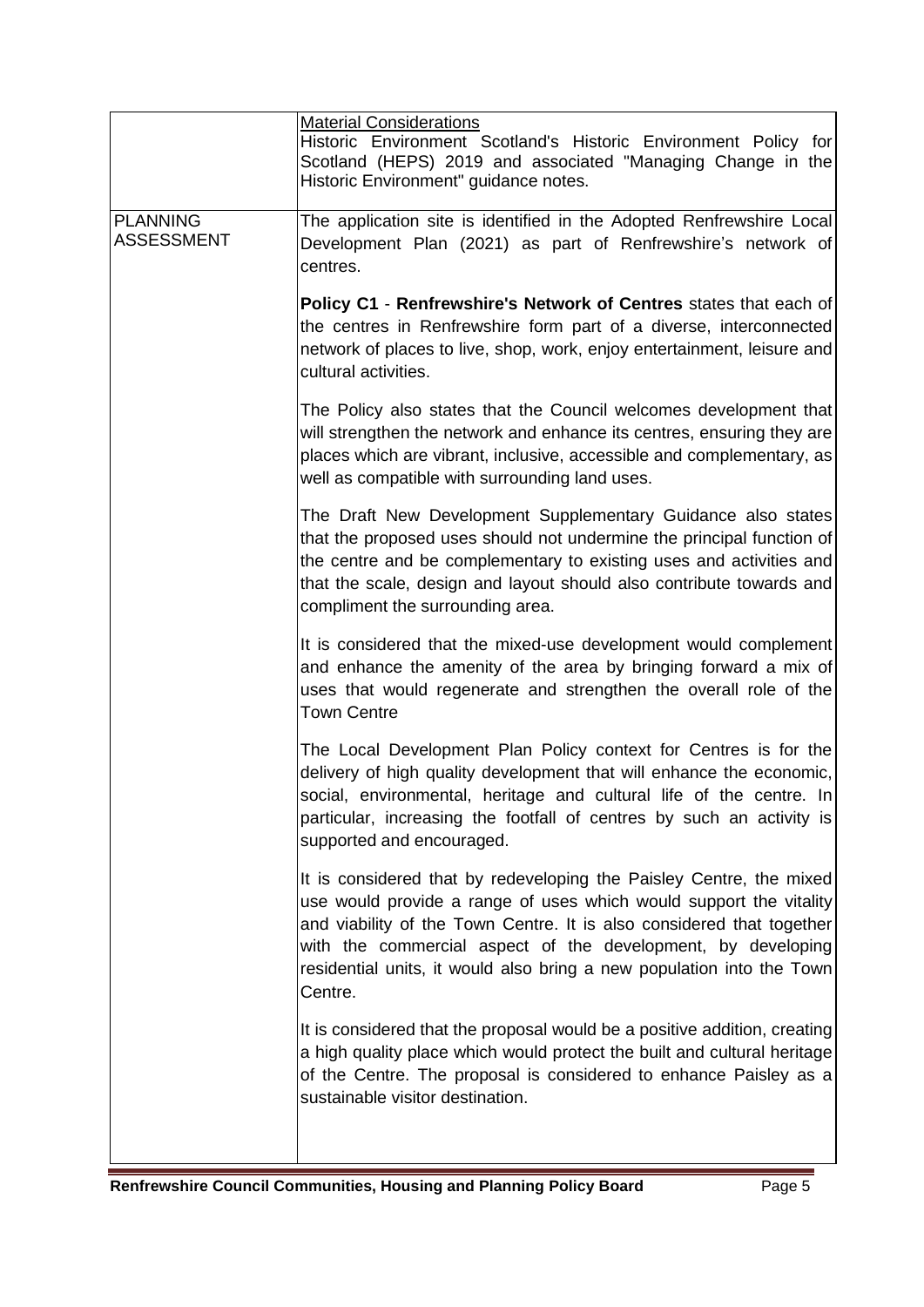| Policy ENV3 - Built and Cultural Heritage and Historic Environment<br>Scotland's guidance both state that the built heritage which includes,<br>listed buildings and conservation areas should be safeguarded and<br>enhanced, where appropriate.                                                                                                                                                                                                                                                                                                                                                                                                          |
|------------------------------------------------------------------------------------------------------------------------------------------------------------------------------------------------------------------------------------------------------------------------------------------------------------------------------------------------------------------------------------------------------------------------------------------------------------------------------------------------------------------------------------------------------------------------------------------------------------------------------------------------------------|
| The Draft New Development Supplementary Guidance also states<br>that high standards of design should be employed which have regard<br>to the architecture and character of the area and ensure the<br>maintenance and enhancement of local distinctiveness.                                                                                                                                                                                                                                                                                                                                                                                                |
| The application is for planning permission in principle and the full<br>details of design would be considered under future applications that<br>forward<br>for<br>matters specified in<br>condition<br>$(MSC)$ .<br>come<br>Notwithstanding this, Historic Environment Scotland (HES) have been<br>consulted on the associated applications for listed building Consent<br>and conservation area consent and are satisfied that no buildings of<br>historic fabric or significance would be adversely affected by the<br>proposals. The listed cinema façade, unlisted façade at 25 High Street<br>and the Causeyside Street façade would all be retained. |
| The scale, massing and materials of each new element would be<br>carefully considered through the submission of any MSC applications<br>to ensure that development positively impacts on the surrounding built<br>heritage. HES would also be consulted.                                                                                                                                                                                                                                                                                                                                                                                                   |
| Policy P3 - Housing Mix and Affordable Housing states that<br>development proposals which provide a mix of housing types and<br>tenures to meet the current and future housing needs and support<br>sustainable mixed communities will be supported.                                                                                                                                                                                                                                                                                                                                                                                                       |
| This aspect of the proposal would be considered through any MSC<br>application, and the applicant would be required to consider an<br>appropriate affordable housing mix for the Town Centre.                                                                                                                                                                                                                                                                                                                                                                                                                                                              |
| Policy P6 - Open Space states that new development must link to or<br>incorporate accessible multifunctional open space, recreational<br>facilities and amenity space of a quality and quantity, in the right<br>location, to meet the needs arising from the development.                                                                                                                                                                                                                                                                                                                                                                                 |
| The development would have areas of public realm including a 'civic'<br>square' which would provide permeability throughout the site with a<br>high level of surveillance. The proposal's design would therefore<br>satisfy this policy objective.                                                                                                                                                                                                                                                                                                                                                                                                         |
| Policy I1 'Connecting Places' - This policy recognises that<br>increased access and connectivity to walking, cycling and public<br>transport networks is a key consideration for investment locations<br>within Renfrewshire.                                                                                                                                                                                                                                                                                                                                                                                                                              |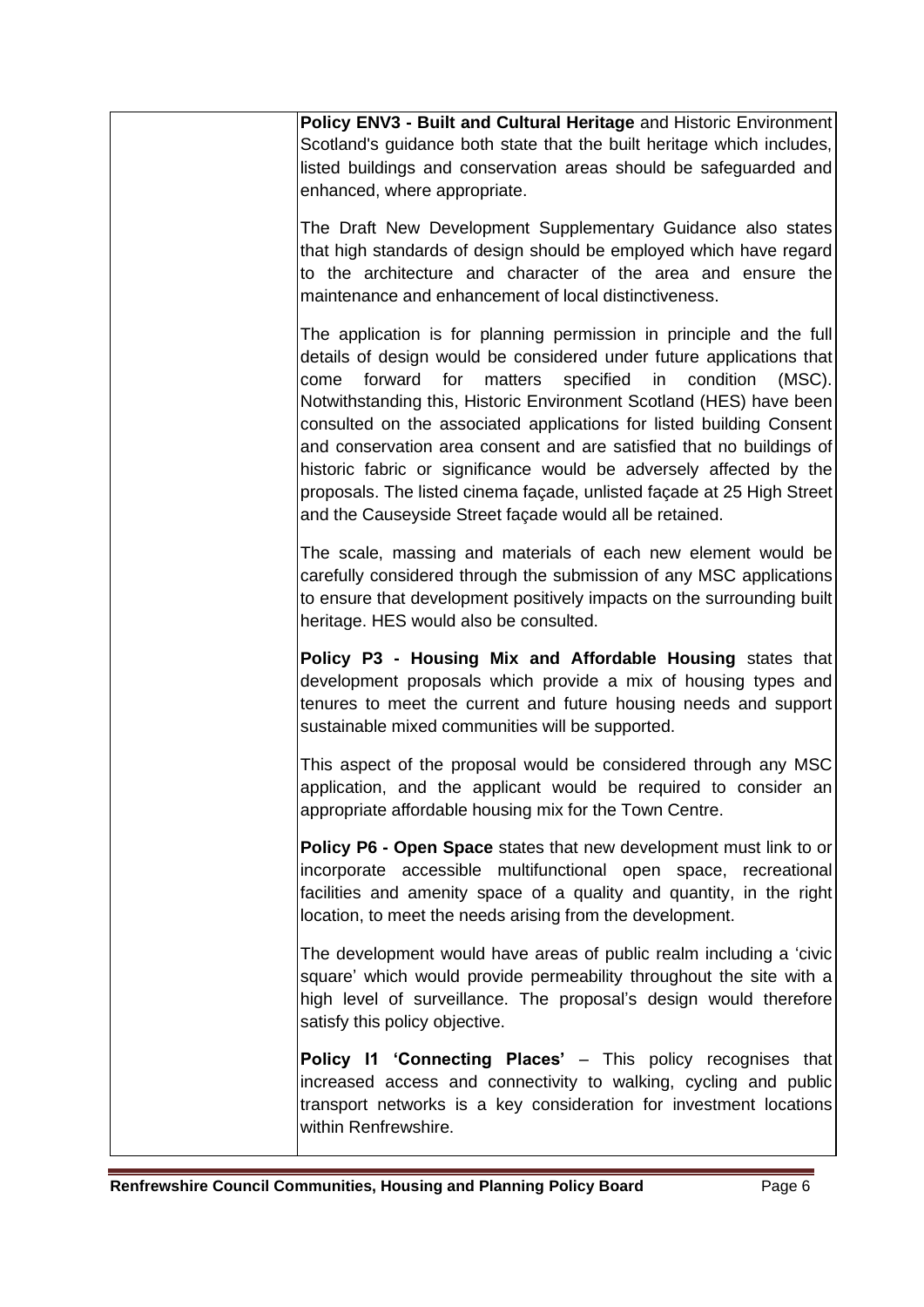| The proposals satisfy the policy objective of appropriate provision<br>being made to connect to active travel as well as allowing for walking,<br>cycling and public transport being considered from the outset. The<br>public realm would also enhance connections to the wider area.                                                                                                                                                            |
|---------------------------------------------------------------------------------------------------------------------------------------------------------------------------------------------------------------------------------------------------------------------------------------------------------------------------------------------------------------------------------------------------------------------------------------------------|
| In terms of car parking provision, this will very much depend on the<br>particular details of individual uses of the site that come forward. It<br>should be noted that the owner of the Paisley Centre (who is also the<br>applicant) also owns the Storie Street multi-storey car park. Therefore,<br>the intention is to be able to offer spaces here to meet any recognised<br>shortfall for residents/visitors to the site once redeveloped. |
| Policy I3 'Flooding and Drainage' - The proposal does not have an<br>adverse impact on existing drainage infrastructure or increase the risk<br>of flooding. A comprehensive Stage 1 Flood Risk Assessment was<br>submitted with the application and SEPA have no objections to the<br>proposal on flood risk grounds. The submission of drainage details<br>would be subject to a condition considered as part of any MSC<br>application.        |
| Policy I5 - Waste Management - This aspect of the proposal would<br>be considered through any MSC application.                                                                                                                                                                                                                                                                                                                                    |
| Policy I7 - Zero & Low Carbon Buildings considers that<br>development proposals which deliver increased energy efficiency and<br>the recovery of energy that would otherwise be lost will be supported.                                                                                                                                                                                                                                           |
| These requirements are attained through detailed design and build<br>and would be addressed by the applicant through an energy and<br>sustainability statement and considered through any MSC application.                                                                                                                                                                                                                                        |
| <b>Representations</b>                                                                                                                                                                                                                                                                                                                                                                                                                            |
| One letter of representation was received where concerns were raised<br>regarding phasing and timing of the development and the impact it<br>may have on the appearance of the Town Centre. An appropriate<br>planning condition can be imposed to ensure that a comprehensive<br>phasing plan is submitted for consideration which would provide<br>details of timescale for demolition and development.                                         |
| <b>Conclusion</b>                                                                                                                                                                                                                                                                                                                                                                                                                                 |
| It is considered that the proposal would provide a range of enhanced<br>services which would significantly improve the vitality and viability of<br>the Town Centre whilst also enhancing and protecting the built<br>heritage of the surrounding area. The development would provide<br>complimentary uses and the Masterplan has been developed<br>following a placemaking approach.                                                            |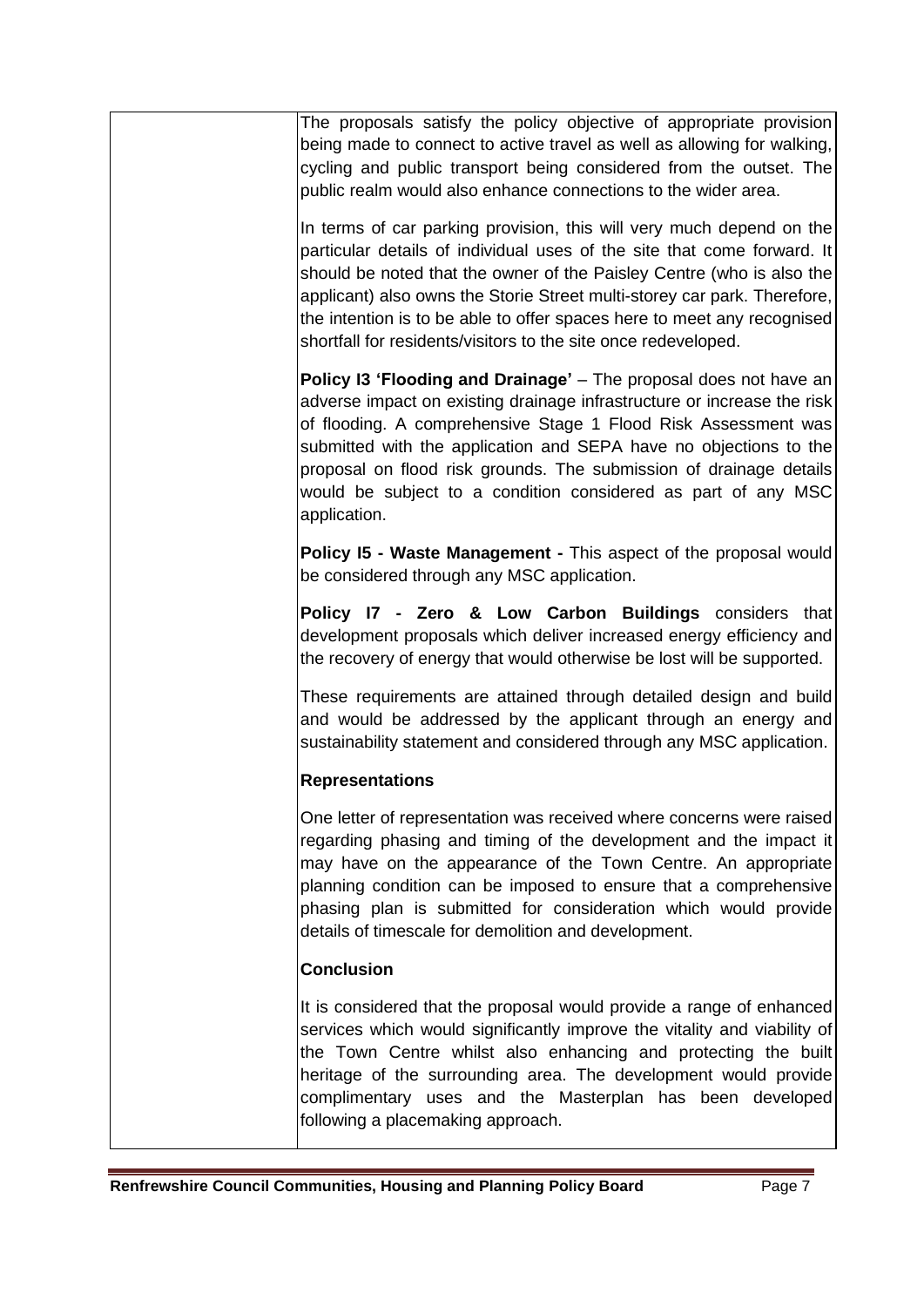|                       | Given the above, it is considered that the proposal would meet the            |
|-----------------------|-------------------------------------------------------------------------------|
|                       | relevant requirements of the Adopted Renfrewshire Local                       |
|                       | Development Plan (2021). It is therefore recommended that the Board           |
|                       | grant planning permission in principle subject to the attached<br>conditions. |
| <b>RECOMMENDATION</b> | Grant subject to conditions.                                                  |

## **Reason for Decision**

The proposal accords with the provisions of the Development Plan and there were no material considerations which outweighed the presumption in favour of development according with the Development Plan.

## **Conditions**

1. Prior to the commencement of development on site, a further application(s) for the approval of any of the matters specified in this condition must be submitted to and approved by Renfrewshire Council as Planning Authority, in accordance with the timescales and other limitations in section 59 of the Town and Country Planning (Scotland) Act 1997 (as amended).

These matters are as follows:

(a) the layout of the site, including all roads, access points, footways, bin storage areas, lighting, parking areas and open spaces;

(b) the siting, design and external appearance of all building(s) and any other structures, including plans and elevations showing their dimensions and type and colour of external materials;

(c) detailed cross-sections of existing and proposed ground levels, details of underbuilding and finished floor levels in relation to a fixed datum, preferably ordnance datum.

(d) the design and location of all boundary treatments including walls and fences;

(e) the landscaping proposals for the site, including details of existing trees and other planting to be retained together with proposals for new planting specifying number, size and species of all trees and shrubs, including, where appropriate, the planting of fruit/apple trees;

(f) the means of drainage and sewage disposal.

(g) details of the phasing of development (covering all relevant aspects of development detailed in (a) above);

(h) energy statement

- (i) waste disposal arrangements
- (j) servicing arrangements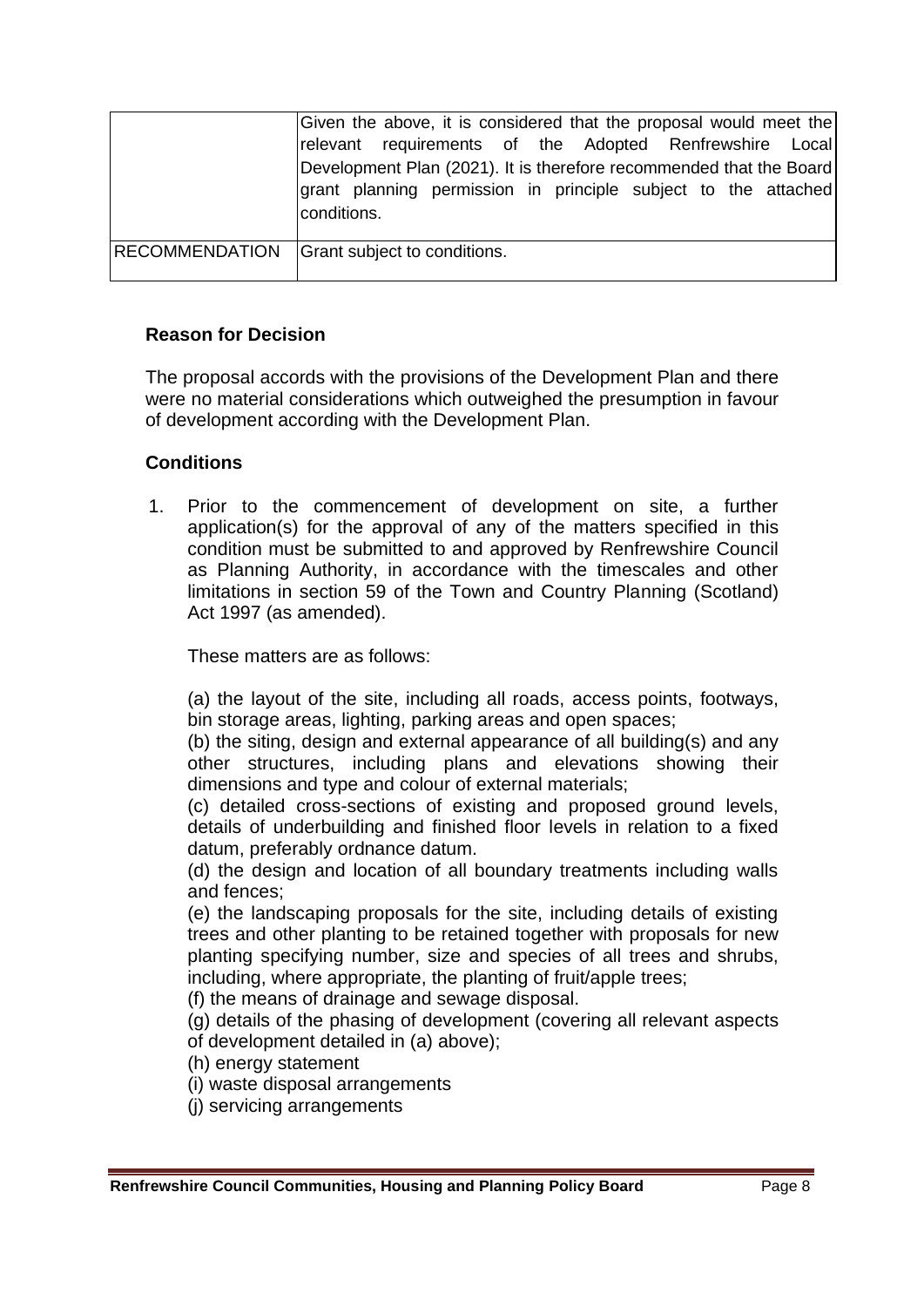Reason: To comply with section 59 of the Town and Country Planning (Scotland) Act 1997 as amended.

2. That all further applications for the Approval of Matters Specified in Conditions shall be accompanied by a Design and Access Statement demonstrating compliance with the Masterplan (Design and Access Statement - Nov 2021 and the Addendum - Additional Information for Historic and Environment Scotland Revision B - Feb 2022) approved as part of this consent. For the avoidance of doubt, the façade at 25 High Street shall be retained as outlined in the Addendum - Additional Information for Historic Environment Scotland Revision B – Feb 2022.

Reason: To clarify the terms of the permission and to safeguard the character and appearance of the conservation area.

3. That notwithstanding the terms of condition 1 above at the first application for the Approval of Matters Specified in Conditions, a detailed and comprehensive phasing plan shall be submitted for the development of the application site. The phasing plan shall detail what development will come forward when and where on the site, detailing, housing mix, including any affordable housing; the safe movement of pedestrians, cyclists and vehicles; servicing arrangements; short term public cycle parking and parking strategy.

Reason: To provide greater certainty in terms of the phasing of the redevelopment process.

4. That notwithstanding the terms of condition 1 above at the first application for the Approval of Matters Specified in Conditions, a detailed landscaping scheme for the site shall be submitted for the written approval of Renfrewshire Council as Planning Authority. The landscaping scheme shall detail any phasing for the overall site, the location, size and species of all tree planting, areas of turfing, seeding and earth moulding, areas of hard standing, and the location, size, and species of shrub planting.

The landscaping scheme shall also include a timetable for the implementation of the landscape works, and a management plan for the ongoing maintenance of any common areas. The landscape scheme shall thereafter be implemented on site in accordance with the agreed timetable and maintained thereafter in accordance with the agreed management plan. Measures to protect the existing trees shall also be implemented on site for the duration that construction works are being undertaken.

Reason: The approval is in principle only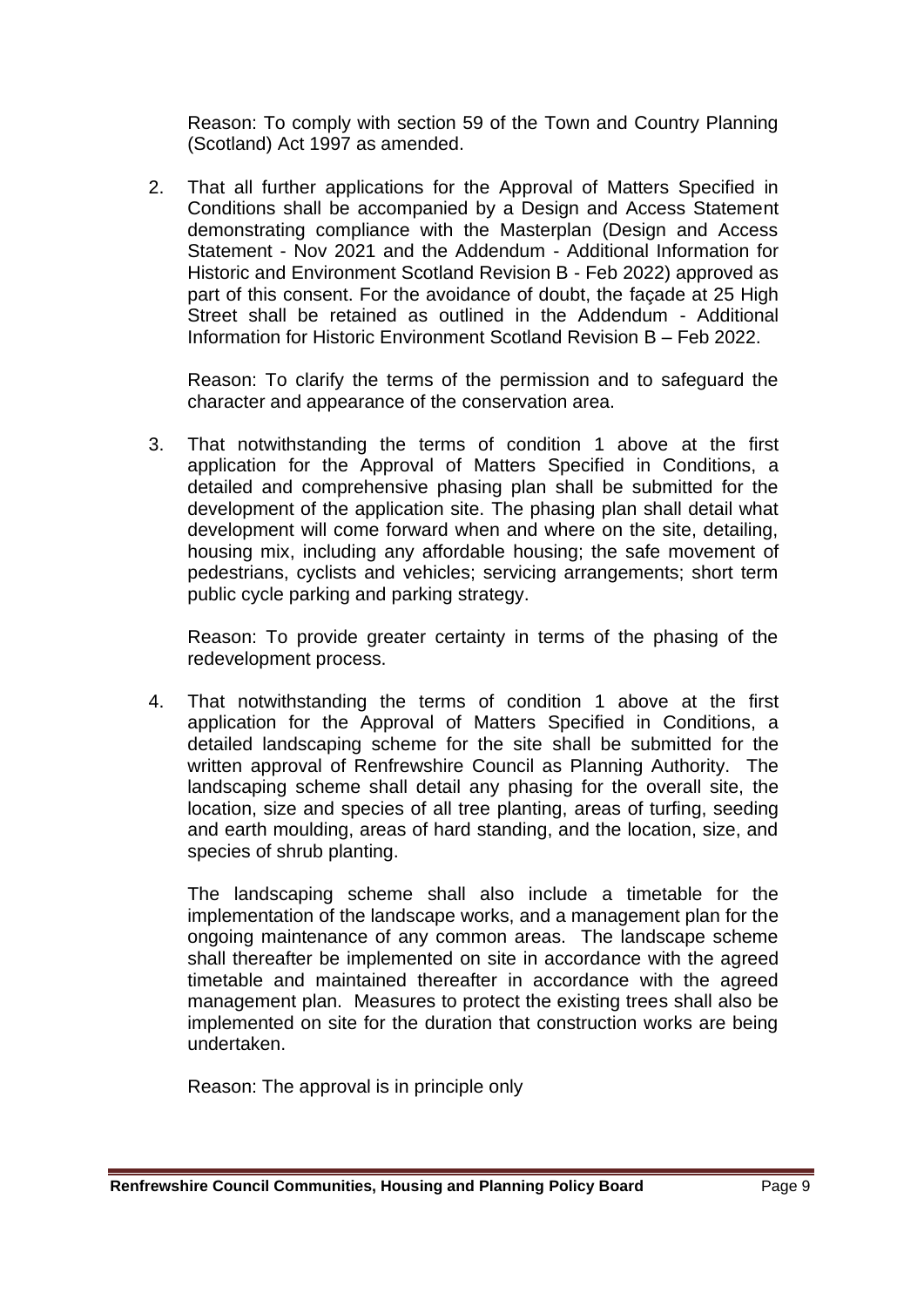5. That notwithstanding the terms of condition 1 above at the first application for Approval of Matters Specified in Conditions, it shall include a comprehensive transitionary land use plan, including detailed timescales, showing precisely what will be happening on all areas of the site during the various stages of the redevelopment process. This will include details of: the demolition process, the various construction phases and the extent and location of the construction compounds required to deliver development on all parts of the site. This plan will also set out the arrangements for the provision of temporary uses on the site as well as details of hard and soft landscaping (including boundary treatment). For the avoidance of doubt, appropriate hard and soft landscaping measures shall be implemented within transitionary areas unless it can be demonstrated that permanent development proposals are to be implemented within a reasonable timeframe.

Reason: To safeguard the character and appearance of the conservation area during the demolition and construction process.

6. That notwithstanding the terms of condition 1 above at the first application for the Approval of Matters Specified in Conditions, a maintenance schedule for areas of open space, roads, footpaths and landscaping shall be submitted to and approved in writing by Renfrewshire Council as Planning Authority. For the avoidance of doubt, the schedule shall include areas for adoption by Renfrewshire Council or details of the proposed factor or management agency including management responsibilities and maintenance schedules.

Reason: To clarify the terms of maintenance and adoption.

7. That notwithstanding the terms of condition 1 above, at the first application for the Approval of Matters Specified in Conditions, a sitewide Travel Plan shall be submitted to and approved in writing by Renfrewshire Council as Planning Authority. For the avoidance of doubt, the Travel Plan shall identify measures and initiatives to be implemented in order to encourage modes of travel to and from the development other than by single occupancy private car trips. The Travel Plan shall clearly define the system management, monitoring, review, reporting and duration of the plan.

Reason: To encourage sustainable means of travel.

8. That any further applications required by the terms of Condition 1 above, shall include a skyline study for any new buildings that would exceed the height of adjacent existing buildings. For the avoidance of doubt, this shall include visuals which would demonstrate the impact these new buildings would have on the existing skyline in the form of 'wideframe' views that illustrate the impact from agreed viewpoints.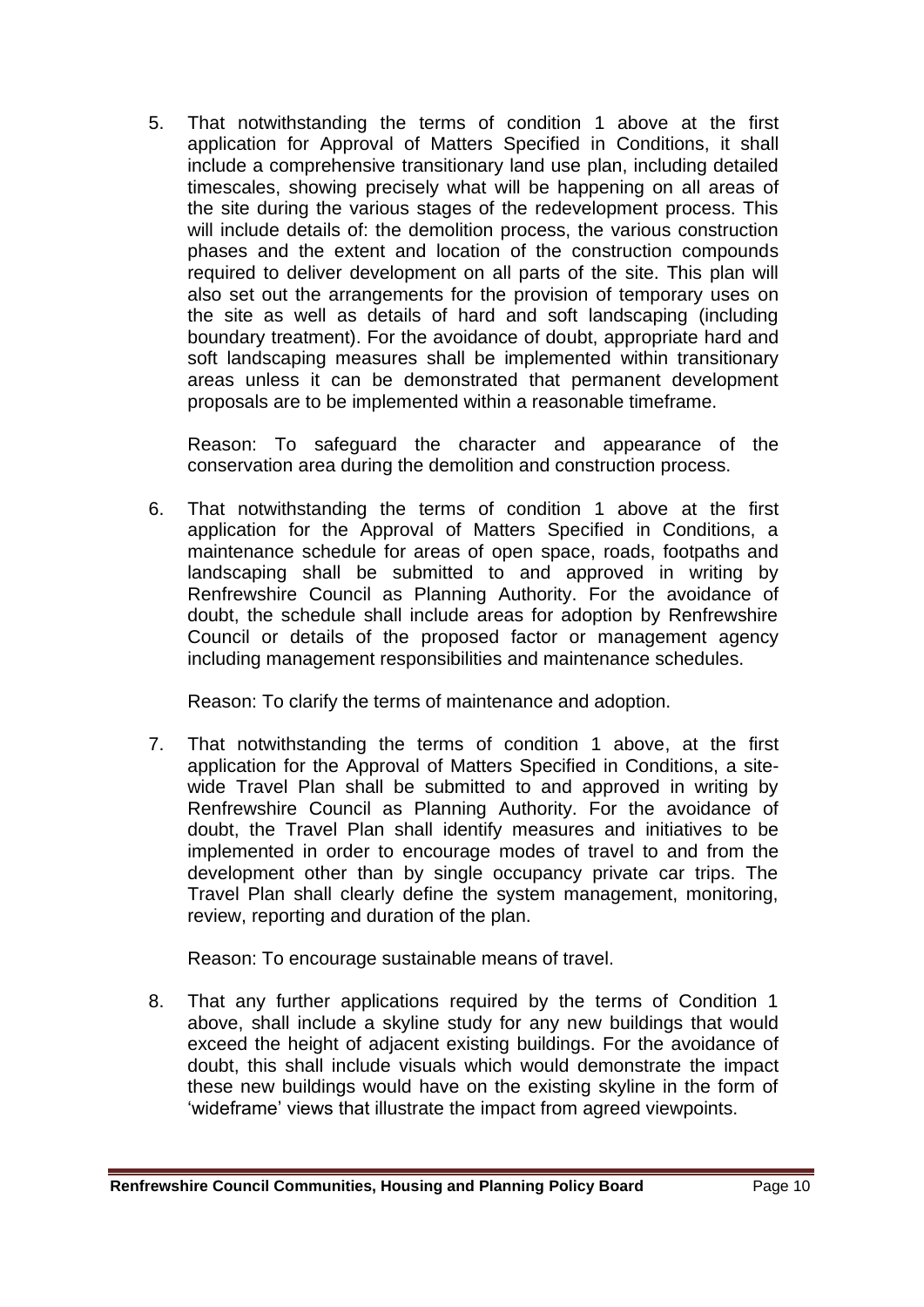Reason: In order to safeguard the character and appearance of the skyline of the conservation area.

9. That any further applications required by the terms of condition 1 above, shall include a Drainage Impact Assessment which shall be submitted for the written approval of Renfrewshire Council as Planning Authority.

Reason: The approval is in principle only.

10. That any further applications required by the terms of Condition 1 above, shall include an Energy and Sustainability Statement which shall be submitted in support of the application and shall demonstrate that the development proposed would deliver increased energy efficiency and the recovery of energy that would otherwise be lost. For the avoidance of doubt, the Energy and Sustainability Statement shall assess the feasibility of the implementation of district heating scheme to service the development.

Reason: In the interests of energy efficiency, heat recovery and efficient energy supply and storage in line with Scottish Planning Policy.

- 11. No new development shall commence on site until:
	- a) a scheme of intrusive site investigations has been carried out on site to establish the risks posed to the development by past coal mining activity, and;
	- b) any remediation works and/or mitigation measures to address land instability arising from coal mining legacy, as may be necessary, have been implemented on site in full in order to ensure that the site is made safe and stable for the development proposed.

For the avoidance of doubt the intrusive site investigations and remedial works shall be carried out in accordance with authoritative UK guidance.

Reason: To assess the ground conditions on the site to establish coalmining legacy present and inform any necessary mitigation measures.

12. That prior to the occupation of any part of the development, or it being taken into beneficial use, a signed statement or declaration prepared by a suitably competent person confirming that the site is, or has been made, safe and stable for the approved development shall be submitted to Renfrewshire Council as Planning Authority for approval in writing. This document shall confirm the methods and findings of the intrusive site investigations and the completion of any remedial works and/or mitigation necessary to address the risks posed by past coal mining activity.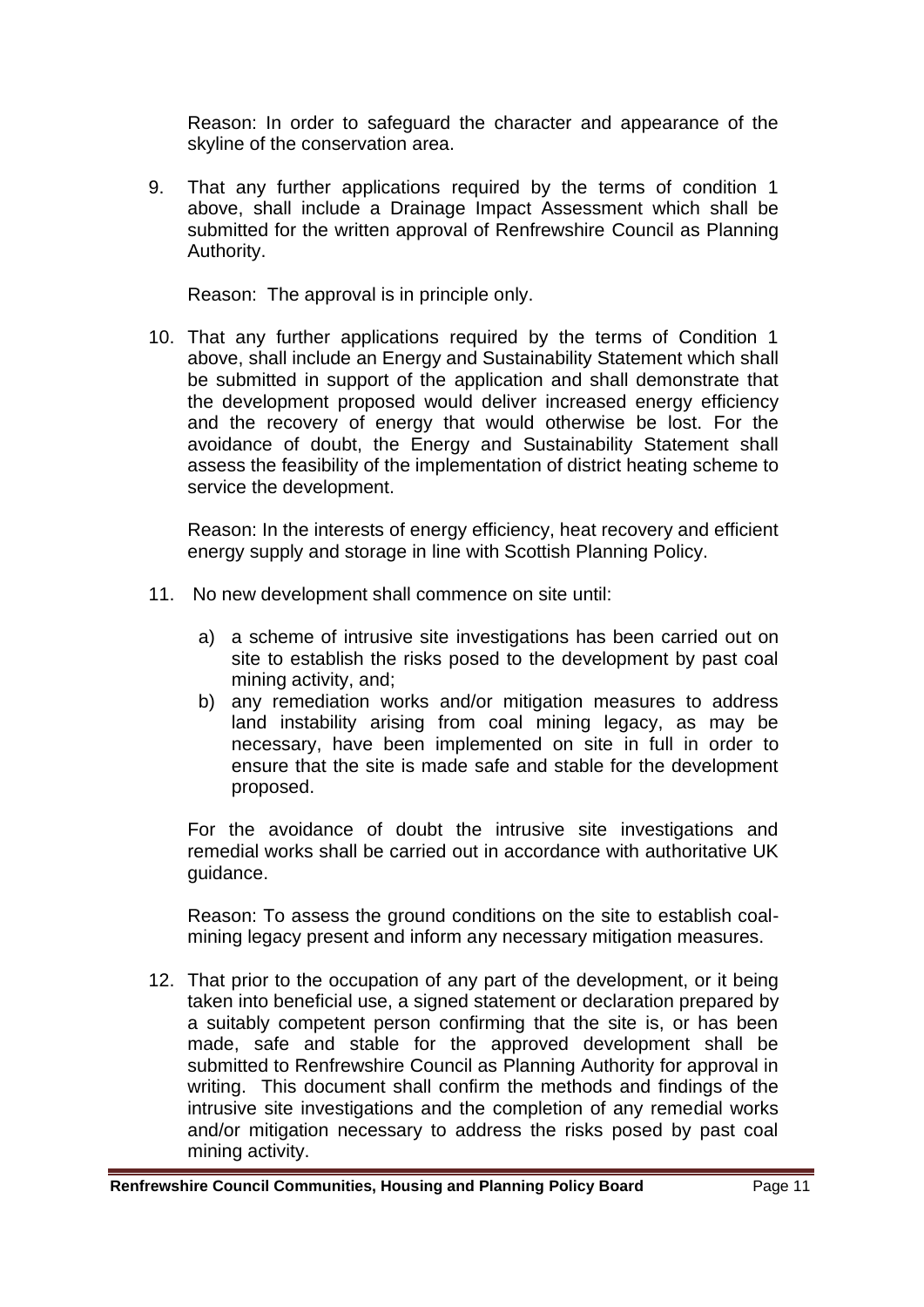Reason: To ensure that the development is safe and stable.

13. That any further applications required by the terms of Condition 1 above, shall include a detailed Flood Risk Assessment which shall be submitted for the written approval of Renfrewshire Council as Planning Authority.

Reason: In order to ensure the development is protected against flooding in an acceptable manner.

14. That prior to the commencement of development, confirmation shall be submitted in writing to Renfrewshire Council as Planning Authority and certified by a suitable qualified person that a scheme to treat the surface water arising from the site has been prepared in accordance with the principles and practices contained in "The SuDS Manual" (CIRIA report C753, published in November 2015). Thereafter, the certified scheme shall be implemented prior to the completion of the development and maintained thereafter to the satisfaction of Renfrewshire Council as Planning Authority.

Reason: In the interests of securing a suitable SuDs scheme for the treatment of surface water runoff.

15. That prior to the commencement of development, a Bird Hazard Management Plan shall be submitted and approved in writing by Renfrewshire Council as Planning Authority in consultation with Glasgow Airport. The submitted plan shall comply with Advice Note 8 'Potential Bird Hazards from Building Design'

The Bird Hazard Management Plan shall be implemented as approved, on completion of the development and shall remain in force for the life of the building/buildings. No subsequent alterations to the plan are to take place unless first submitted to and approved in writing by Renfrewshire Council as Planning Authority.

Reason: It is necessary to manage the development in order to minimise its attractiveness to birds which could endanger the safe movement of aircraft and the operation of Glasgow Airport.

16. That notwithstanding the terms of condition 3 above, at the first application for the Approval of Matters Specified in Conditions for residential development, an Affordable Housing Statement shall be submitted for the written approval of Renfrewshire Council as Planning Authority. For the avoidance of doubt, the statement shall be in line with any phasing plan as may be approved under condition 3 and shall demonstrate how the development would meet local housing need and demand including details of housing mix and tenure.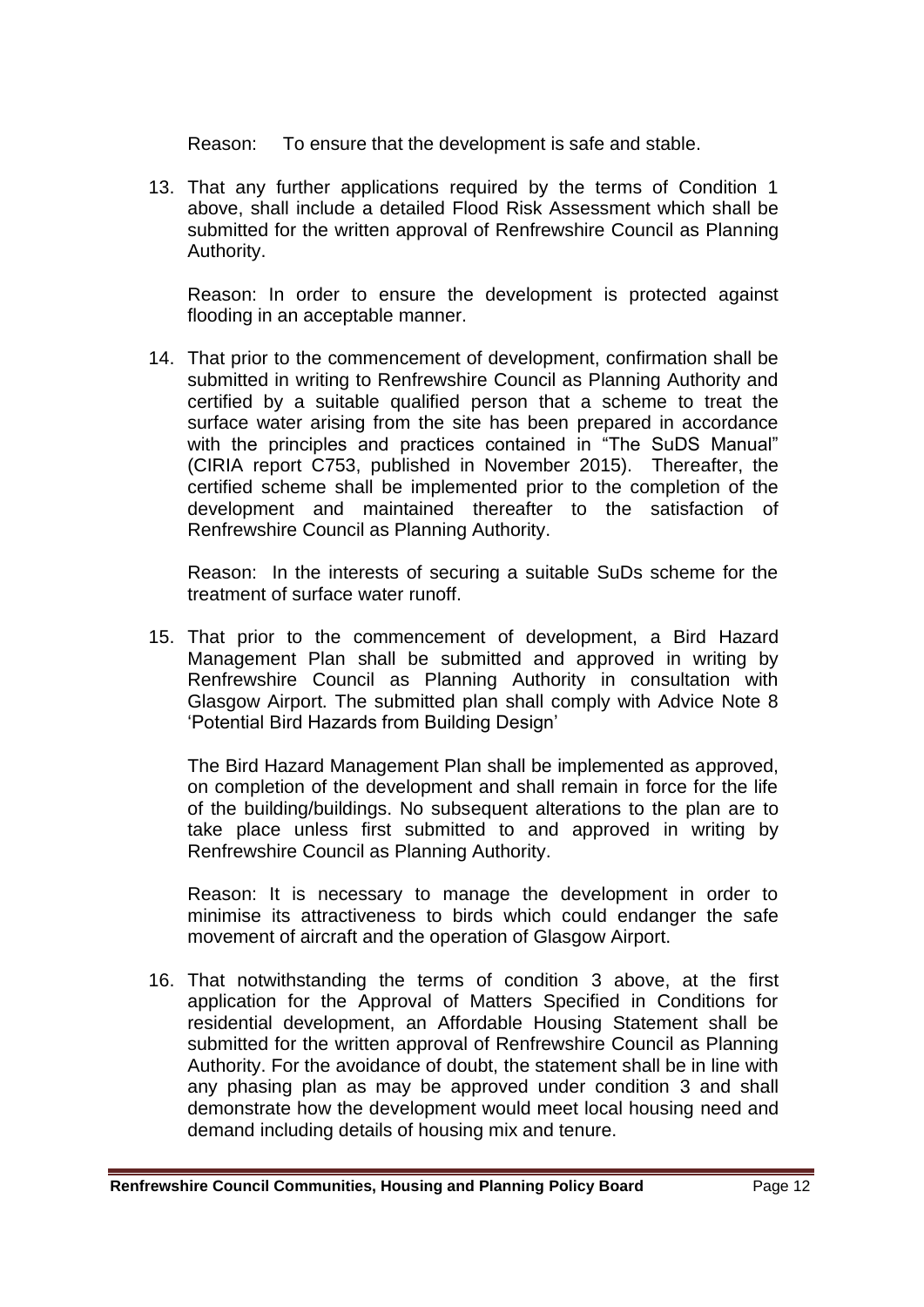Reason: The approval is in principle only.

17. That any further applications required by the terms of Condition 1, above, a Noise Assessment to determine the impact of road noise on relevant parts of the development. The noise assessment shall be undertaken using appropriate methodology and taking cognisance of the quantitative and qualitative means of assessment, as described within the Scottish Government's Technical Advice Note: Assessment of Noise. Appropriate mitigation shall be included as part of the noise assessment to ensure that internal noise levels, with windows closed, do not exceed 40dB daytime and 30dB night-time, measured as LAeq,T. Notwithstanding this, where the LAmax level is predicted to exceed 60dB (external) during the night period at the façade of any property, the development proposals shall include appropriate mitigation. The applicant shall demonstrate that noise levels within any outdoor private amenity space will not exceed 55dB(A), measured as LAeq,T. (where this level is exceeded, mitigation should be considered). The quoted levels shall be achieved as described, unless otherwise agreed in writing with Renfrewshire Council as Planning Authority.

Reason: The approval is in principle only.

18. That any further applications required by the terms of Condition 1, a Noise Assessment to determine the impact of noise on the existing and proposed surrounding noise sources (and any others that are identified by the applicant) on the development, shall be submitted for the approval of Renfrewshire Council as Planning Authority. The noise assessment shall be undertaken using appropriate methodology and taking cognisance of the quantitative and qualitative means of assessment, as described within the Scottish Government's Technical Advice Note: Assessment of Noise. The assessment should normally assume open windows for ventilation purposes. Where the maximum rating levels of noise exceed the external site standards as below, a scheme for protecting the proposed dwelling(s) from industrial / stationary noise shall be included as part of the noise survey with no dwelling being constructed at any location at which the Rating Levels cannot be met. Additionally, the scheme shall ensure that internal noise levels do not exceed 40dB daytime and 30dB night-time. Notwithstanding this, where the LAmax level is predicted to exceed 45dB (internal) during the night period within the property the survey shall include appropriate mitigation.

Site Standard Rating Level (LAr,Tr) dB - Open site / external Day 55 Night 45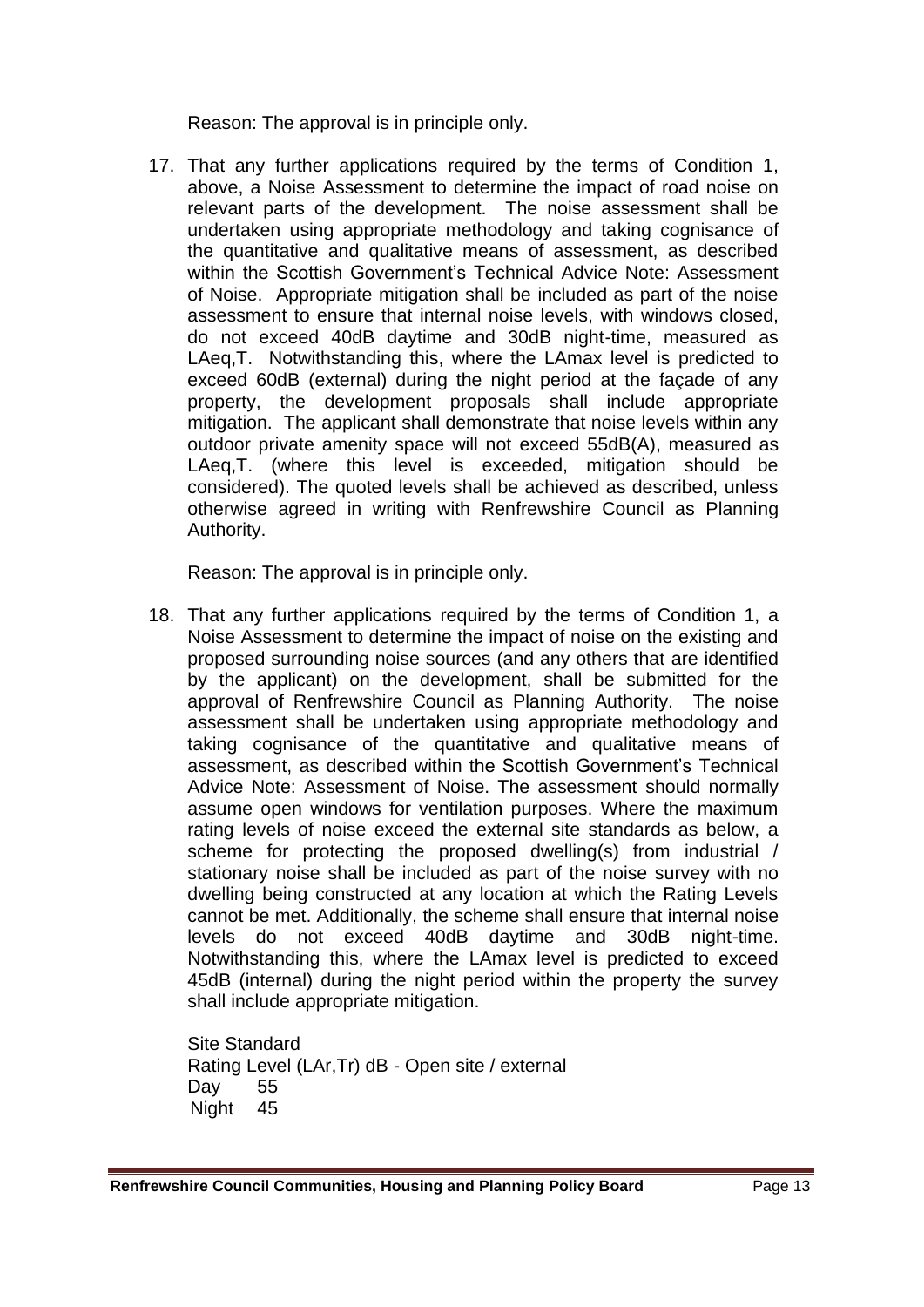The quoted levels shall be achieved as described, unless otherwise agreed in writing with Renfrewshire Council as Planning Authority.

Reason: The approval is in principle only.

19. That any further applications required by the terms of Condition 1, a noise assessment to determine the noise impact from the mixed-use development itself and its proposed various uses including commercial, business, food and drink, hotel, and leisure premises on adjacent property, shall be submitted for the approval of Renfrewshire Council as Planning Authority. Examples of noise sources may include mechanical plant, deliveries, waste uplifts. The noise assessment shall be undertaken using appropriate methodology and taking cognisance of the quantitative and qualitative means of assessment, as described within the Scottish Government's Technical Advice Note: Assessment of Noise. The assessment should normally assume open windows for ventilation purposes. Appropriate mitigation shall be included as part of the noise assessment where the rating level exceeds the measured background noise level (measured at the most sensitive time of day when the proposed development will be operational). Notwithstanding this, where the LAmax level is predicted to exceed 60dB (external) during the night period at the facade of any nearby property the survey shall include appropriate mitigation. The proposed development shall not come into operation until the mitigation measures have been completed in full. The quoted levels shall be achieved as described, unless otherwise agreed in writing with the Planning Authority.

Reason: The approval is in principle only.

20. The design, installation and operation of any plant, machinery or equipment shall be such that noise associated with the development does not exceed Noise Rating Curve NR25 between the hours of 2300 to 0700 hours and NR 35 at all other times, when measured within any dwelling in the vicinity of the development. Structure borne vibration from the proposed development shall be imperceptible within any dwelling in the vicinity of the development.

Reason: The approval is in principle only.

- 21. That any cooking odours, fumes or vapours shall not adversely affect occupiers of adjoining and/or nearby premises. Any commercial premises involved in the preparation of hot food shall not be brought into use unless the following requirements are met to the satisfaction of the Planning Authority:
	- a. A suitable mechanical extract system shall be provided which includes an adequately sized stainless steel extraction canopy incorporating suitable grease filters located above cooking equipment; and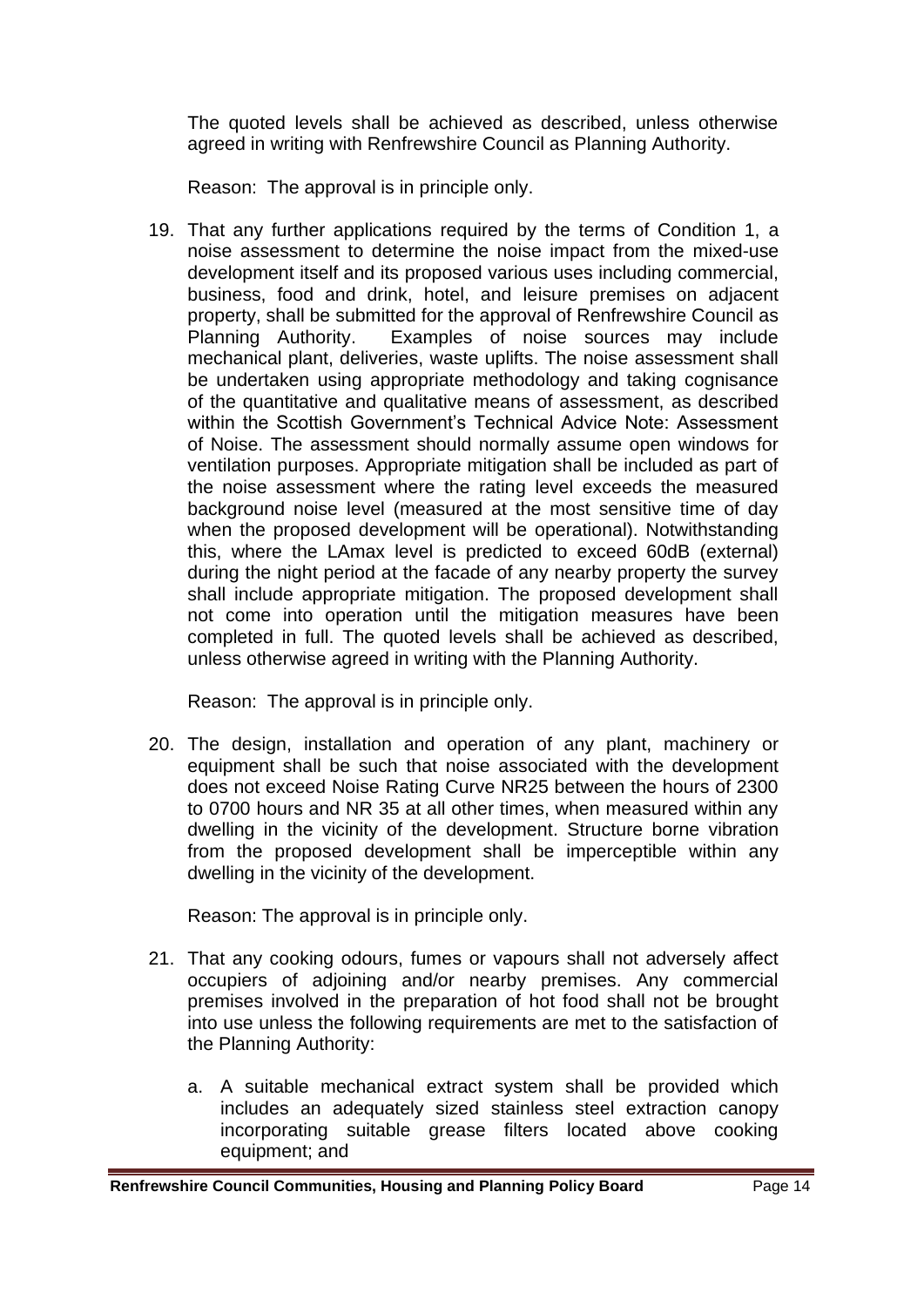- b. The canopy shall be ventilated direct to the external air via suitable ducting incorporating an adequately sized extract fan; and
- c. The ventilation system shall terminate via a flue at a minimum height of 1 metre above the ridge/eaves (termination point subject to positioning on build and orientation to other property) level of the property; and
- d. The system shall be attached using anti-vibration mountings to prevent the transmission of noise or vibration to dwellings forming part of the building.

Reason: The approval is in principle only.

22. That any further applications required by the terms of condition 1, for a commercial premises involved in the preparation of hot food, a scheme detailing the proposed ventilation and filtration systems to be used to disperse cooking fumes emanating from the premises shall be submitted to and approved in writing by Renfrewshire Council as Planning Authority. Any such scheme shall take cognisance of the Defra Publication "Guidance on the Control of Odour and Noise from Commercial Kitchen Exhaust – 2005." The scheme shall include details of the servicing and maintenance requirements for the mechanical extract system and shall take cognisance of the manufacturer's recommendations.

Reason: The approval is in principle only.

23. That prior to the commencement of development, a dust management plan shall be submitted to, and approved by Renfrewshire Council as Planning Authority. The plan shall set out how potential dust arising during development of the site will be managed to prevent or minimise emissions during these works. The plan shall take cognisance of the Institute of Air Quality Management (IAQM) 2014 document 'Guidance on the Assessment of Dust from Demolition and Construction' in assessing dust impact risk and where necessary identify appropriate mitigation measures.

Reason: The approval is in principle only.

24. That prior to the commencement of development a survey report shall be submitted for the Approval of Renfrewshire Council as Planning Authority that demonstrates that the Local Air Quality Management Objectives for the pollutants specified in the relevant Air Quality Regulations, made under Part IV of the Environment Act 1995, shall not be exceeded at any location at or in the vicinity of the development where "relevant exposure" is liable to occur. In addition, the overall significance of the air quality impacts from the development shall be assessed and clearly defined within the report with mitigation proposed where required.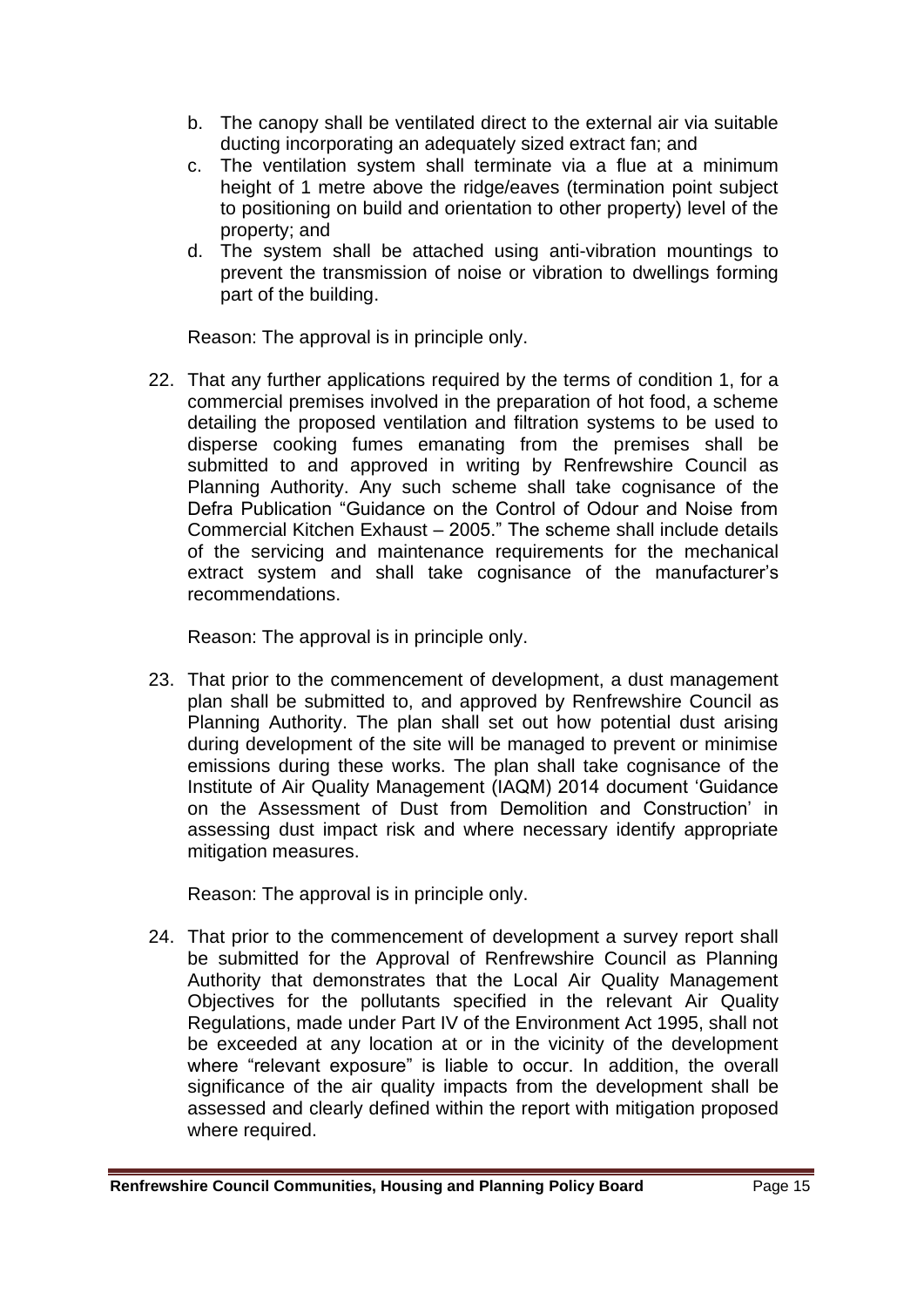The survey and report shall adhere to the methods and principles set out in the Scottish Government publication "Local Air Quality Management Technical Guidance LAQM.TG(09) and LAQM.TG(16)" and the EPUK guidance document "Land-Use Planning & Development Control: Planning for Air Quality (Jan 2017)" or a method that has been agreed with the Planning Authority.

Reason: In order that these matters can be considered in detail.

- 25. That prior to the commencement of development, a plan sub-dividing the site into defined phases of development for the purposes of land contamination assessment and remediation shall be issued for the written approval of the Planning Authority. Thereafter, all works shall be undertaken in accordance with the approved plan. No development shall be commenced within a defined phase of development until written approval of:
	- a. a site investigation report (characterising the nature and extent of any soil, water and gas contamination within the defined phase of development); and, if remediation works are recommended therein,
	- b. a remediation strategy and implementation plan identifying the proposed methods for implementing all remedial recommendations contained within the site investigation report, prepared in accordance with current authoritative guidance, has been provided by the Planning Authority.

Reason: To ensure that the site will be made suitable for its proposed use.

26. That prior to the commencement of works, full details including architectural drawings on how rainwater penetration to the former cinema façade shall be submitted to and approved in writing by Renfrewshire Council as Planning Authority. For the avoidance of doubt, this shall also include an elevation and section drawing that show how this work will be detailed and how it will relate to adjacent buildings. The drawing shall also include any repairs and repointing. Thereafter, these works as may be approved shall proceed in accordance unless otherwise agreed in writing by Renfrewshire Council as Planning Authority.

Reason: In the interests of preserving the character of the listed building.

27. That prior to the commencement of works at 18-22 Causeyside Street, full details of any alterations to windows or other detailing, including any interface with a new structure, on the façade at 18-22 Causeyside Street, shall be submitted to and approved in writing by Renfrewshire Council as Planning Authority. Thereafter, these works as may be approved shall proceed in accordance unless otherwise agreed in writing by Renfrewshire Council as Planning Authority.